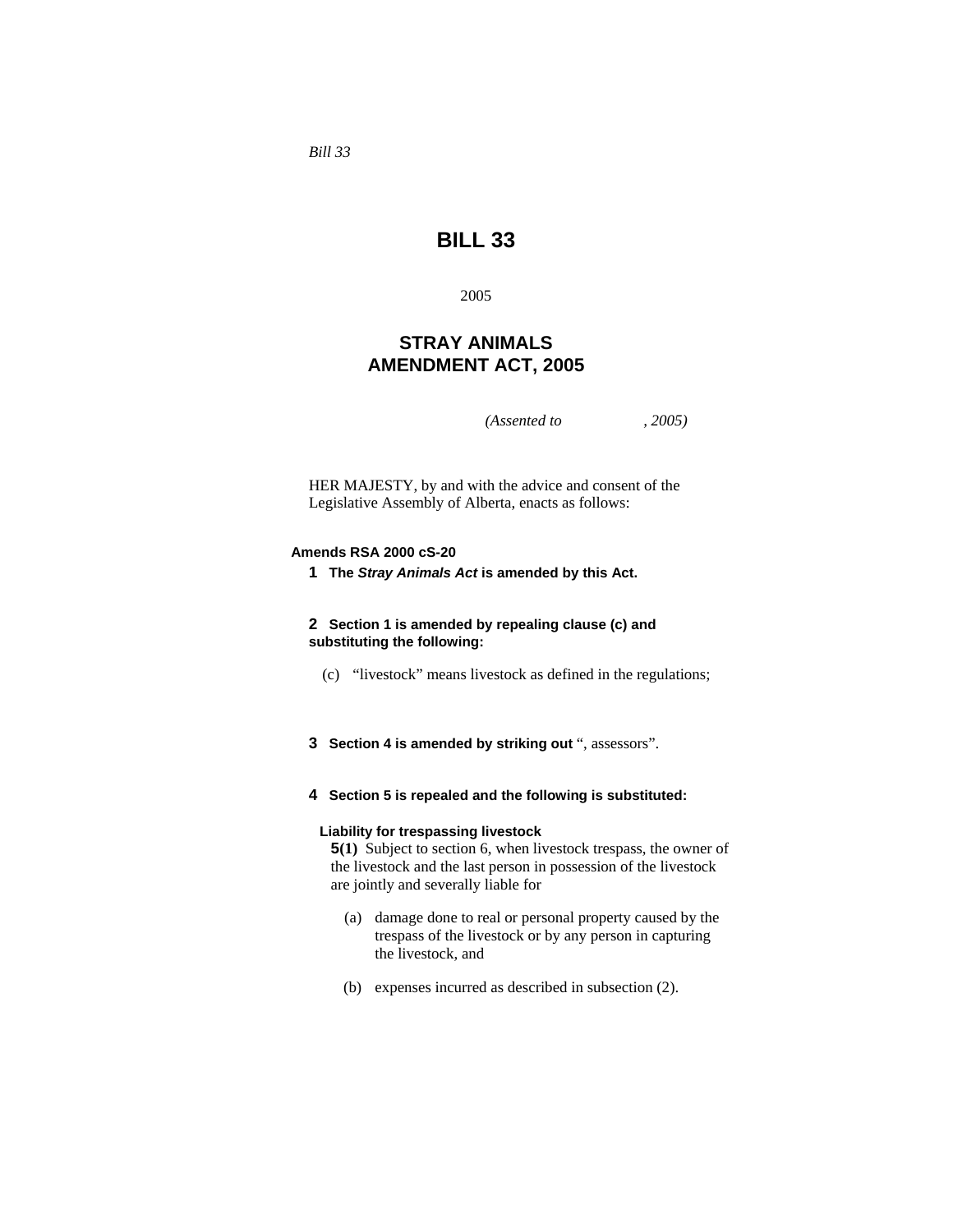**(2)** Expenses, for the purposes of subsection (1)(b) and sections  $7(2)(b)$ ,  $17(a)(ii)$  and  $18(1)$  and  $(2)(a)$ , are expenses incurred in the following:

- (a) capturing, confining and impounding the livestock;
- (b) identifying the livestock;
- (c) attempting to ascertain the owner or the last person in possession of the livestock;
- (d) maintaining the livestock;
- (e) transporting the livestock;
- (f) selling the livestock.

## **5 Section 7(2)(b) is repealed and the following is substituted:**

(b) any expenses described in section 5(2).

## **6 Section 8 is amended**

**(a) in subsection (3) by striking out** "and expenses incurred in connection with the capture" **and substituting** "and claim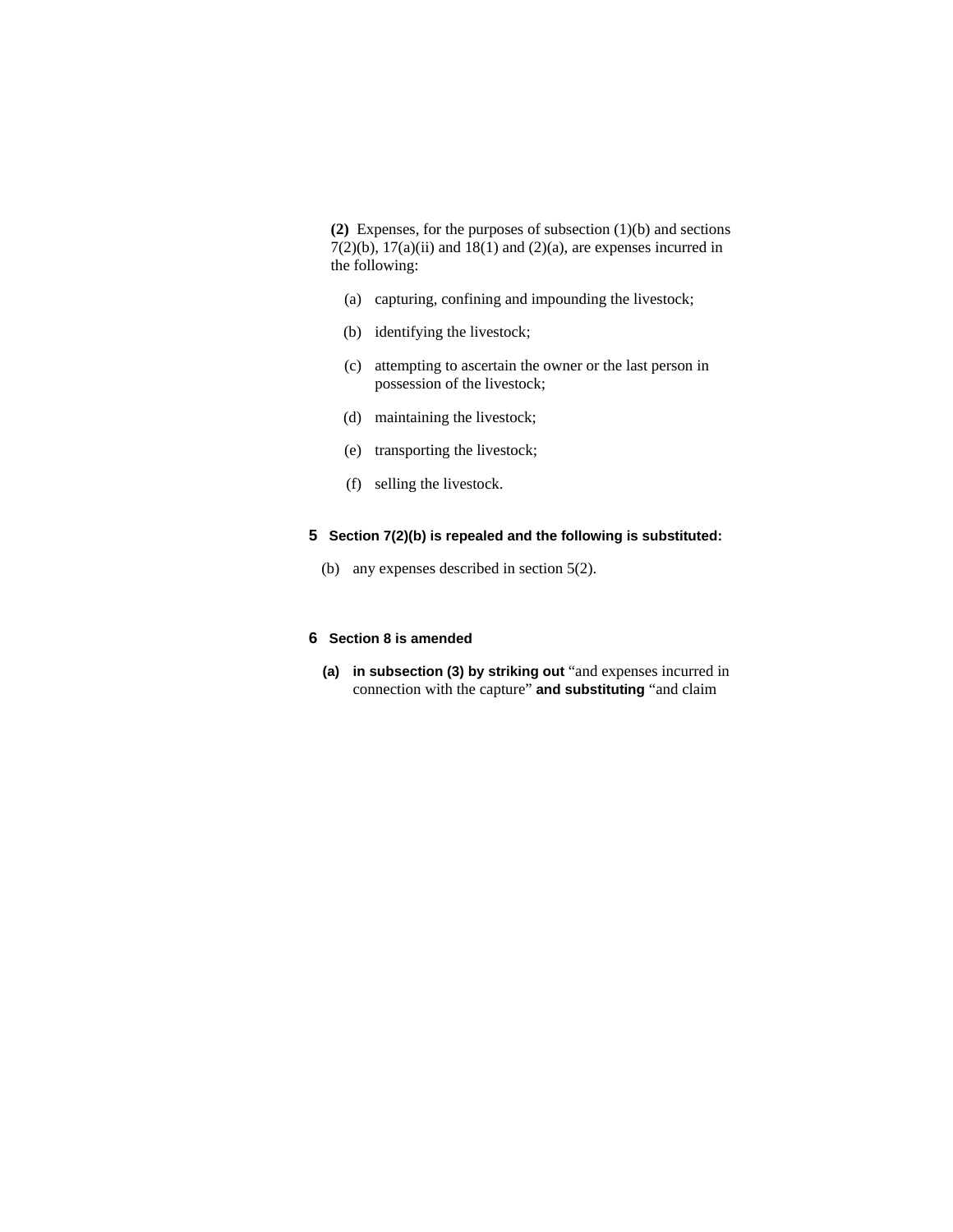any expenses incurred in connection with the capture of the livestock on the statement of capture";

#### **(b) by adding the following after subsection (3):**

**(4)** When an owner or occupier or a person on the owner's or occupier's behalf captures livestock trespassing on the owner's or occupier's land and the owner of the livestock or the last person in possession of the livestock has been identified, the owner or occupier or the person on the owner's or occupier's behalf must as soon as possible notify the owner of the livestock or the last person in possession of the livestock of the capture and confinement of the livestock.

## **7 Section 17 is amended**

- **(a) in clause (a)(ii) by striking out** "referred to in section 5(b)" **and substituting** "described in section 5(2)";
- **(b) by striking out** "or" **at the end of clause (a) and adding the following after clause (a):**
	- (a.1) publish the information contained in the notice under clause (a) in a form and manner established in or pursuant to a regulation, or

#### **8 Section 18 is amended**

- **(a) in subsection (1) by striking out** "referred to in section 5(b)" **and substituting** "described in section 5(2)";
- **(b) by adding the following after subsection (1):**

**(1.1)** The inspector shall distribute the money received from the owner of the livestock under subsection (1) to pay the expenses incurred by the owner, the occupier or the person on the occupier's behalf who captured the livestock as claimed in the statement of capture completed under section 8(3).

**(c) in subsection (2)(a) by striking out** "referred to in section 5(b)" **and substituting** "described in section 5(2)".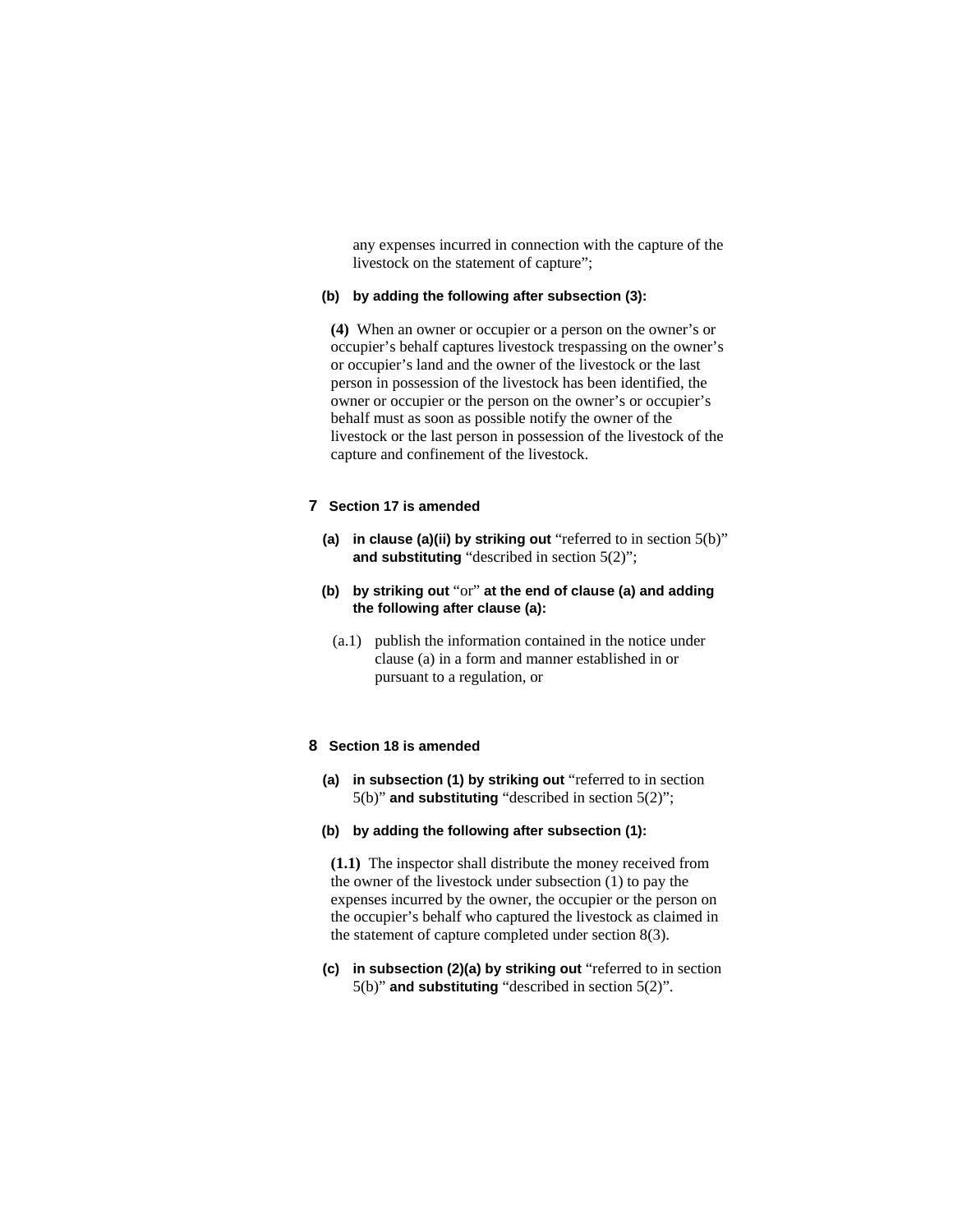## **9 Section 19 is repealed and the following is substituted:**

#### **Disposition of proceeds of sale of livestock**

**19(1)** When livestock are sold by public auction pursuant to this Act, the proceeds of the sale of the livestock must be paid to the Minister and be disbursed in accordance with this section.

**(2)** The proceeds of the sale of the livestock must first be disbursed in the following order on proof of the expenses having been incurred as claimed in the statement of capture under section 8(3) or as claimed in any other manner the Minister determines:

- (a) for expenses incurred in selling the livestock;
- (b) for expenses incurred in transporting the livestock;
- (c) for expenses incurred in identifying the livestock;
- (d) for expenses incurred in maintaining the livestock;
- (e) for expenses incurred in capturing, confining and impounding the livestock;
- (f) for expenses incurred in ascertaining or attempting to ascertain the owner or the last person in possession of the livestock.

**(3)** The Minister shall make a payment under subsection (2) only to the extent that the claim is reasonable, in the opinion of the Minister, and to the extent that money is available.

**(4)** The Minister shall pay compensation out of any balance of the proceeds of the sale of the livestock remaining after compliance with subsection (2), to the extent that money is available, to any person substantiating a claim to the satisfaction of the Minister of damage to real or personal property caused by the livestock or by any person capturing the livestock.

**(5)** The Minister must maintain a trust account into which any balance of the proceeds of the sale of livestock remaining after compliance with subsections (2) and (4) must be deposited.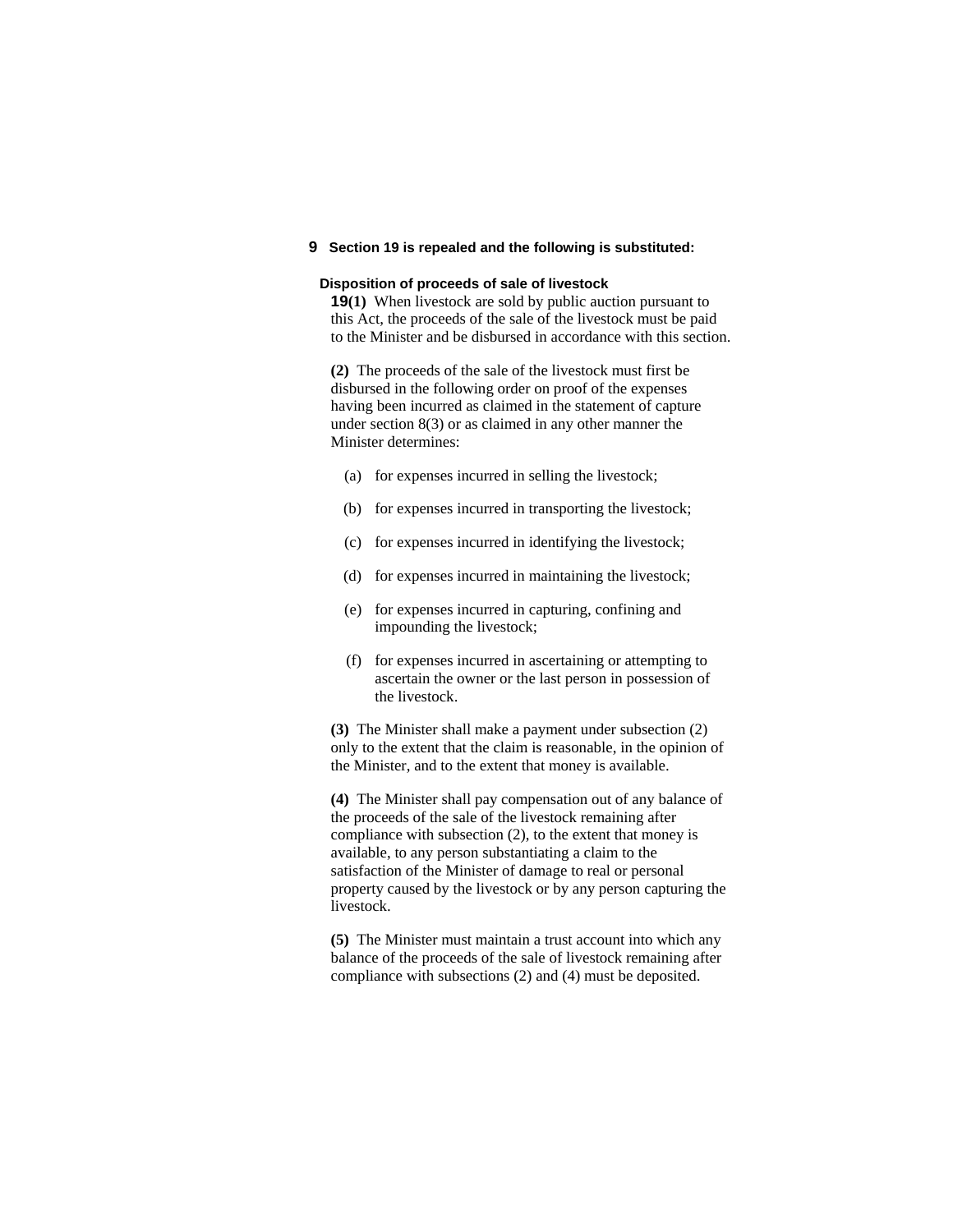**(6)** The Minister may pay out of the trust account the balance of the proceeds of sale pertaining to the livestock sold under section 18(2) to any person who proves to the satisfaction of the Minister that the person was the owner of the livestock prior to the sale.

**(7)** The claim for the balance of the proceeds of the sale of the livestock under subsection (6) must be made within one year from the date the livestock is sold by public auction.

**(8)** When livestock are sold by public auction pursuant to this Act and a dispute exists or arises between the former owner or the last person in possession of the livestock and a person claiming to have suffered damage to real or personal property caused by the livestock or by any person capturing the livestock, the proceeds of the sale of the livestock must be disbursed in accordance with subsections (2) and (4) unless

- (a) the parties to the dispute agree in writing to the disposition of the balance of the proceeds of the sale of the livestock, in which case the Minister shall pay the balance of the proceeds of the sale of that livestock in accordance with the agreement, or
- (b) a court awards damages and directs payment of an amount from the balance of the proceeds of the sale of the livestock to one or both of the parties to the dispute, in which case the Minister shall pay an amount in accordance with the direction of the court and pay any balance of the proceeds of the sale of the livestock to the former owner of that livestock.
- **10 Section 20 is repealed.**

#### **11 Section 21 is repealed and the following is substituted:**

#### **Insufficient proceeds**

**21** Where livestock are sold by public auction under section 18(2) and the proceeds of the sale are insufficient to pay the expenses referred to in section 19(2), the Minister may pay the expenses out of the aggregate amounts deposited in the trust account under section 19(5), but the amount of the expenses paid must not be greater than the amount in the trust account.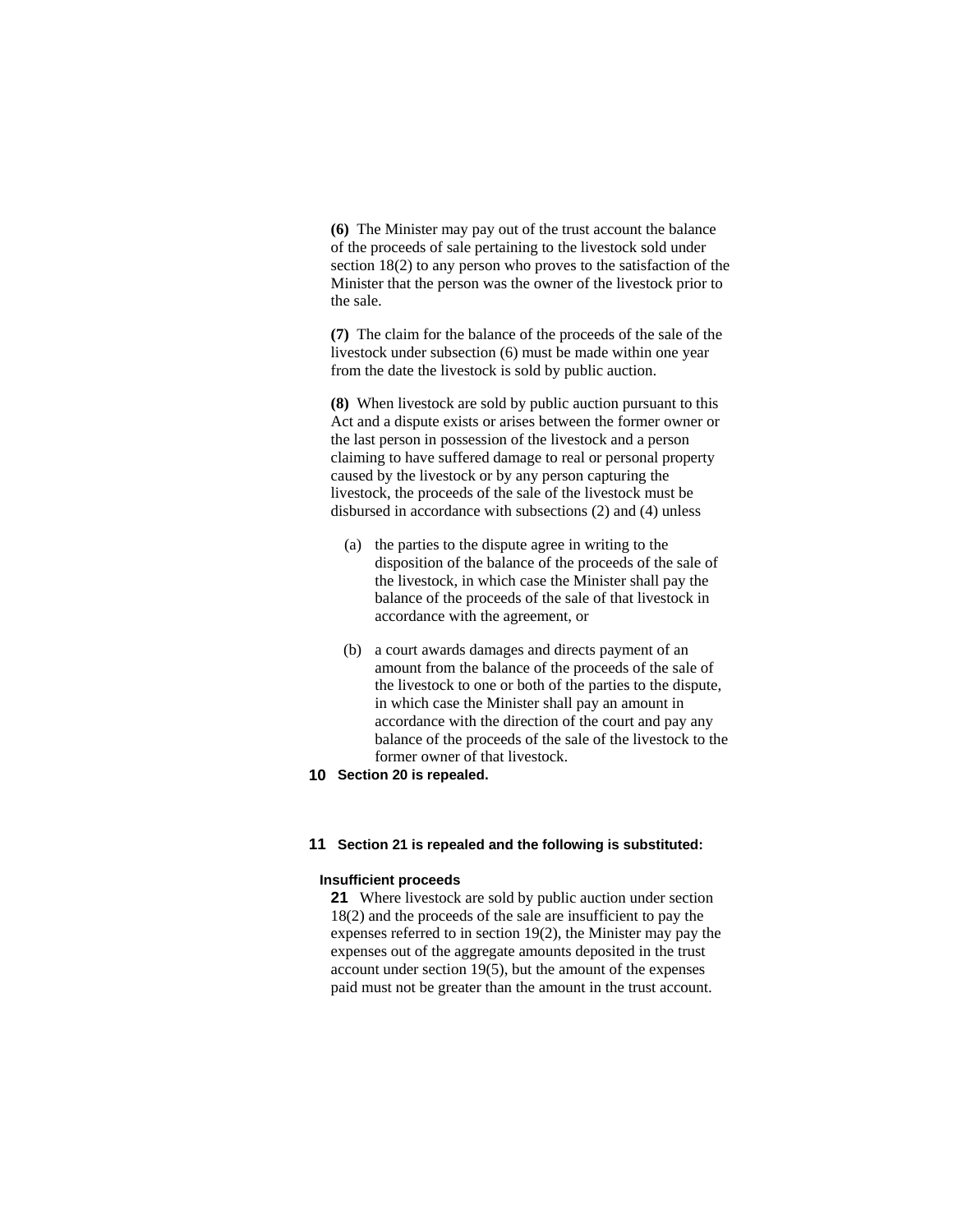## **12 Section 22 is repealed and the following is substituted:**

#### **Dispute over expenses**

**22** When a dispute arises as to the reasonableness of any claim for expenses under this Part, the Minister may determine what expenses are reasonable in the circumstances, and the Minister's decision is final.

## **13 The heading to Part 3 is repealed and the following is substituted:**

## **Part 3 Protection of Property from Dogs and Designated Animals**

**14 Section 24 is repealed and the following is substituted:** 

#### **Definitions**

**24** In this Part,

- (a) "designated animal" means an animal designated under the regulations under section 26.1;
- (b) "domestic fowl" means any domestic variety of fowl.
- **15 The following is added after section 26:**

#### **Regulations respecting designated animals**

**26.1** The Lieutenant Governor in Council may make regulations

- (a) designating a species of animal as a designated animal for the purposes of this Part;
- (b) requiring persons who import designated animals into Alberta or keep designated animals in captivity to obtain a registration certificate in respect of that activity from the Minister, and governing the issuing of registration certificates;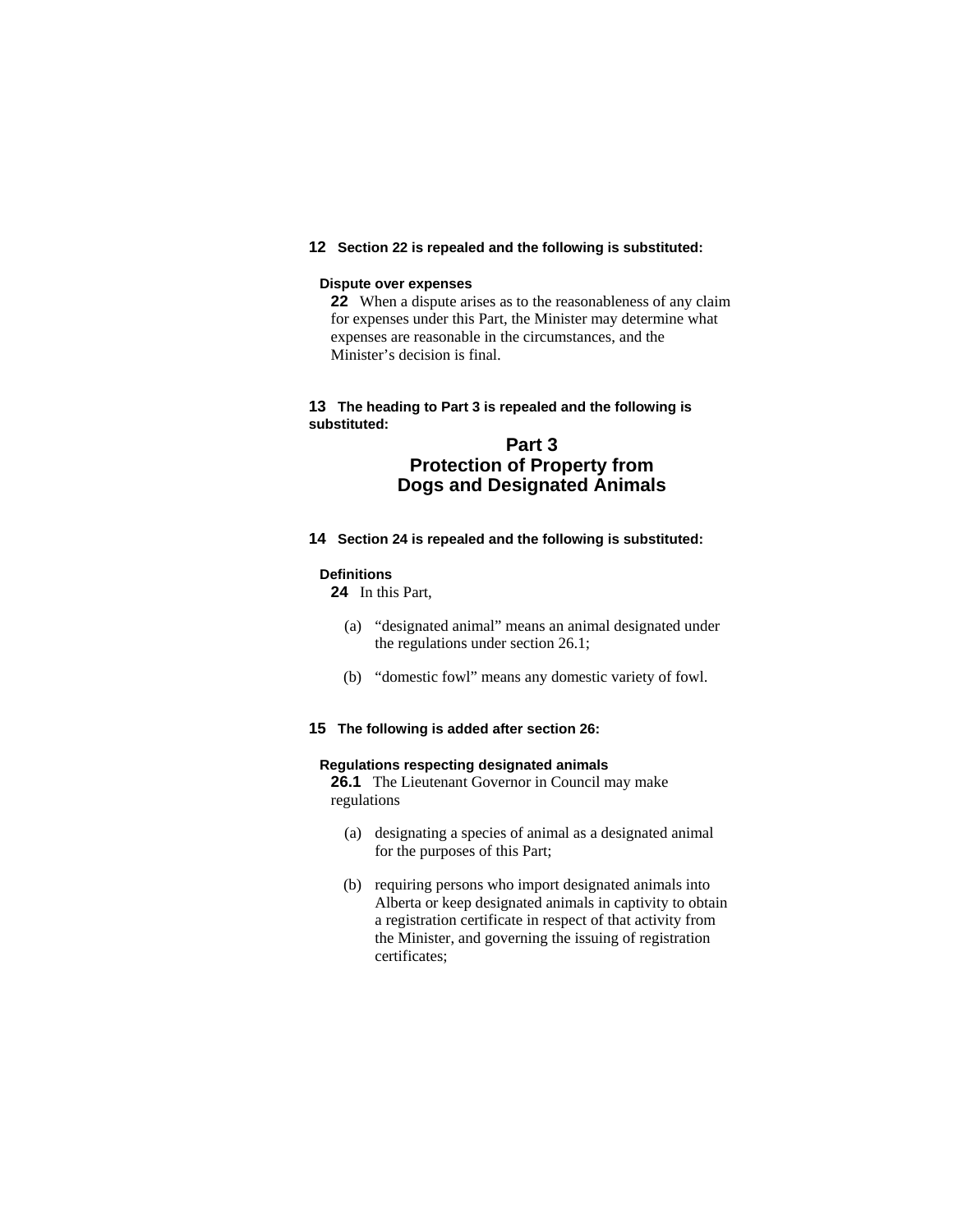- (c) requiring persons who keep designated animals in captivity to confine them, and governing the manner in which designated animals must be confined;
- (d) requiring persons who keep designated animals in captivity to identify them, and governing the manner in which designated animals must be identified;
- (e) authorizing an inspector to
	- (i) enter and inspect any place, other than a private dwelling, for the purpose of ensuring that the regulations under this section are complied with, and
	- (ii) enter any land for the purpose of hunting, trapping, capturing or destroying designated animals that are running at large;
- (f) authorizing an inspector, an owner or occupier of land or a municipal bylaw enforcement officer to hunt, trap, capture or destroy designated animals that are running at large, and governing the circumstances under which and the terms and conditions subject to which those powers may be exercised;
- (g) governing the manner in which and the means by which designated animals running at large may be hunted, trapped, captured or destroyed;
- (h) authorizing the Minister to designate an area in Alberta as a control area for the purposes of preventing the destruction by designated animals of land, livestock or other property in the control area;
- (i) authorizing the hunting, trapping, capture or destruction of designated animals in a control area, and governing the circumstances under which and the terms and conditions subject to which those powers may be exercised.

#### **16 Section 27 is amended**

**(a) in subsection (1)**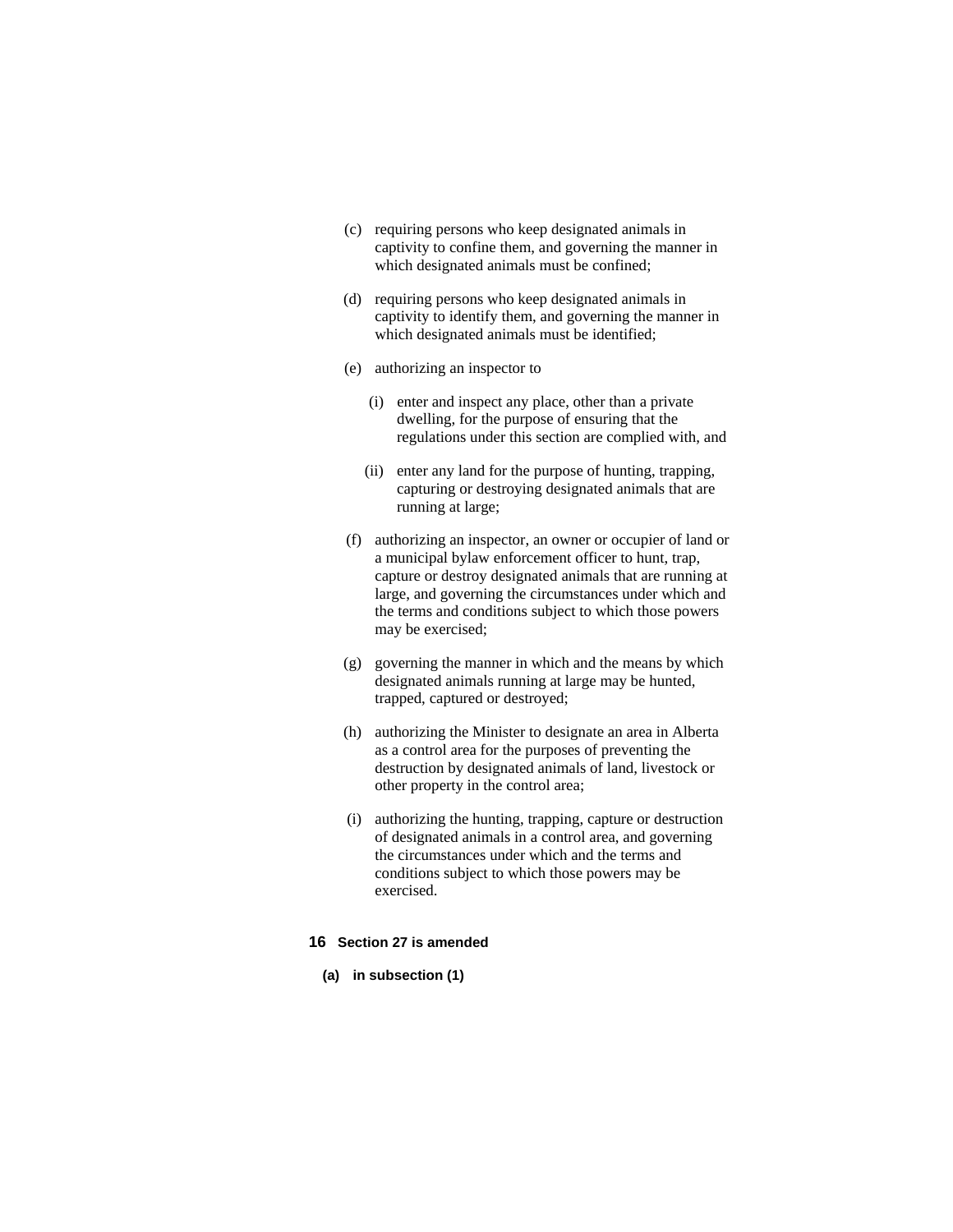- **(i) in clause (b) by striking out** "or assessor";
- **(ii) in clause (d)** 
	- **(A) by striking out** "or assessor";
	- **(B) by striking out** "or assessor's";
- **(iii) in clause (g) by adding** ", including payment for reasonable expenses incurred from the trust account under section 19(5)" **after** "duty or function";
- **(iv) in clause (h) by striking out** "notwithstanding sections 19 and 21,";
- **(v) in clause (i) by striking out** "Provincial Treasurer" **and substituting** "Minister";
- **(vi) by adding the following after clause (i):** 
	- (i.1) respecting the manner in which the aggregate amounts deposited in the trust account under section 19(5) must be disposed of when a delegation is revoked;
- **(b) in subsection (2)(a) by striking out** "or assessor".

## **17 Section 35 is amended**

- **(a) by adding the following after clause (b):** 
	- (b.1) governing the form and manner in which the information in a notice under section 17(a.1) must be published;
- **(b) by repealing clause (d) and substituting the following:** 
	- (d) defining livestock for the purposes of this Act;

## **18 Section 37 is amended**

**(a) in subsection (3)(b) by striking out** "or" **at the end of subclause (ii), by adding** "or" **at the end of subclause (iii) and by adding the following after subclause (iii):**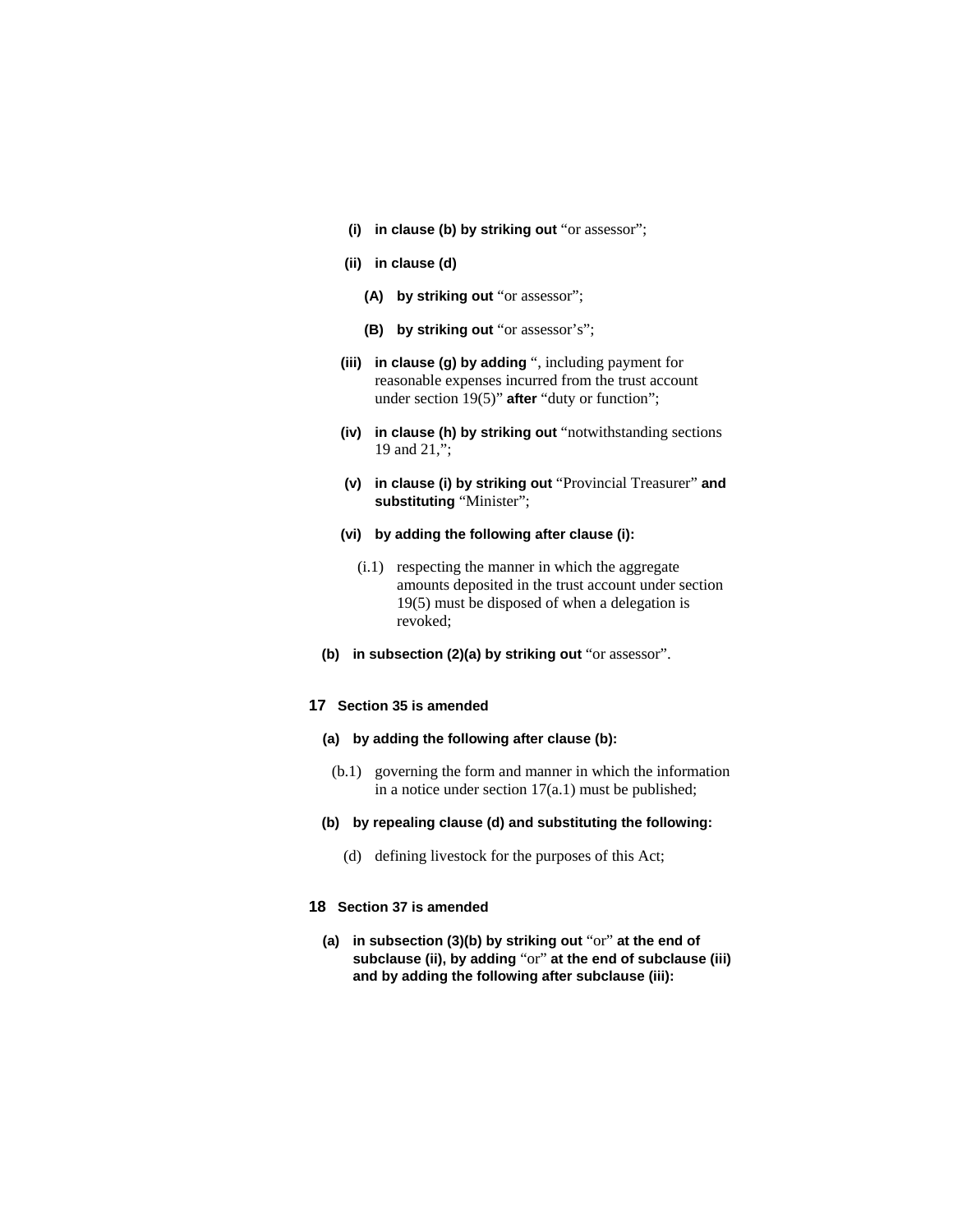- (iv) designated for grazing use by a municipal authority within the meaning of the *Municipal Government Act*.
- **(b) in subsection (4) by striking out** "\$500" **and substituting**  "\$2000".

## **19 Section 40 is repealed.**

**20(1)** In this section, "former Act" means the *Stray Animals Act* as it read before the coming into force of the *Stray Animals Amendment Act, 2005*.

**(2)** Any liability for damages and expenses that arose under the former Act, and any claim made under section 19 of the former Act, shall be dealt with in accordance with the former Act. **21 This Act comes into force on Proclamation.** 

#### **Explanatory Notes**

**1** Amends chapter S-20 of the Revised Statutes of Alberta 2000.

**2** Section 1 presently reads:

- *1 In this Act,* 
	- *(c) "livestock" means* 
		- *(i) any horse, head of cattle, sheep, swine, goat, mule or ass, or*
		- *(ii) any other animal specified in the regulations as livestock to which this Act and the regulations apply;*
- **3** Section 4 presently reads: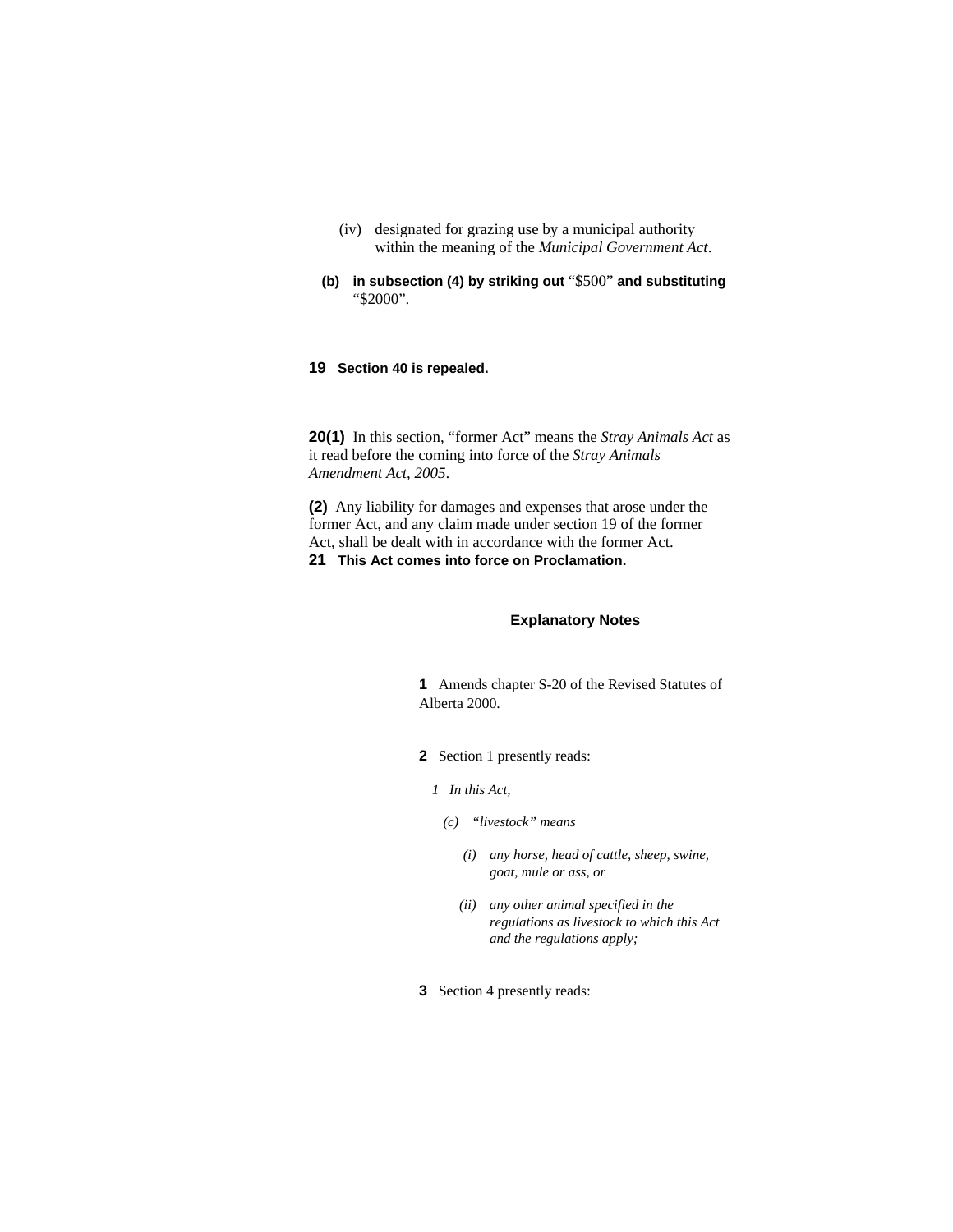*4 The Minister may appoint inspectors, assessors and any other persons required for the purposes of this Act and the regulations, and may prescribe the duties and fix the remuneration and travelling and living expenses for any person appointed who is not an employee as defined in the Public Service Act.* 

- **4** Section 5 presently reads:
	- *5 When livestock trespass and* 
		- *(a) damage is done to real or personal property by the livestock or by any person in capturing the livestock, or*
		- *(b) expenses are reasonably incurred in capturing, maintaining and transporting the livestock and in ascertaining the owner or the last person in possession of the livestock,*

*the owner of the livestock and the last person in possession of the livestock are jointly and severally liable for the damage or expenses, or both, except as otherwise provided in section 6.* 

## **5** Section 7(2)(b) presently reads:

*(2) The person doing or failing to do the act or thing referred to in subsection (1) is liable for* 

 *(b) any expenses reasonably incurred in capturing, maintaining and transporting the livestock and in ascertaining the last person in possession of the livestock.* 

#### **6** Section 8 presently reads in part:

*(3) When an owner or occupier or a person on the owner's or occupier's behalf captures livestock trespassing on the owner's or occupier's land, the owner or occupier or the person on the owner's*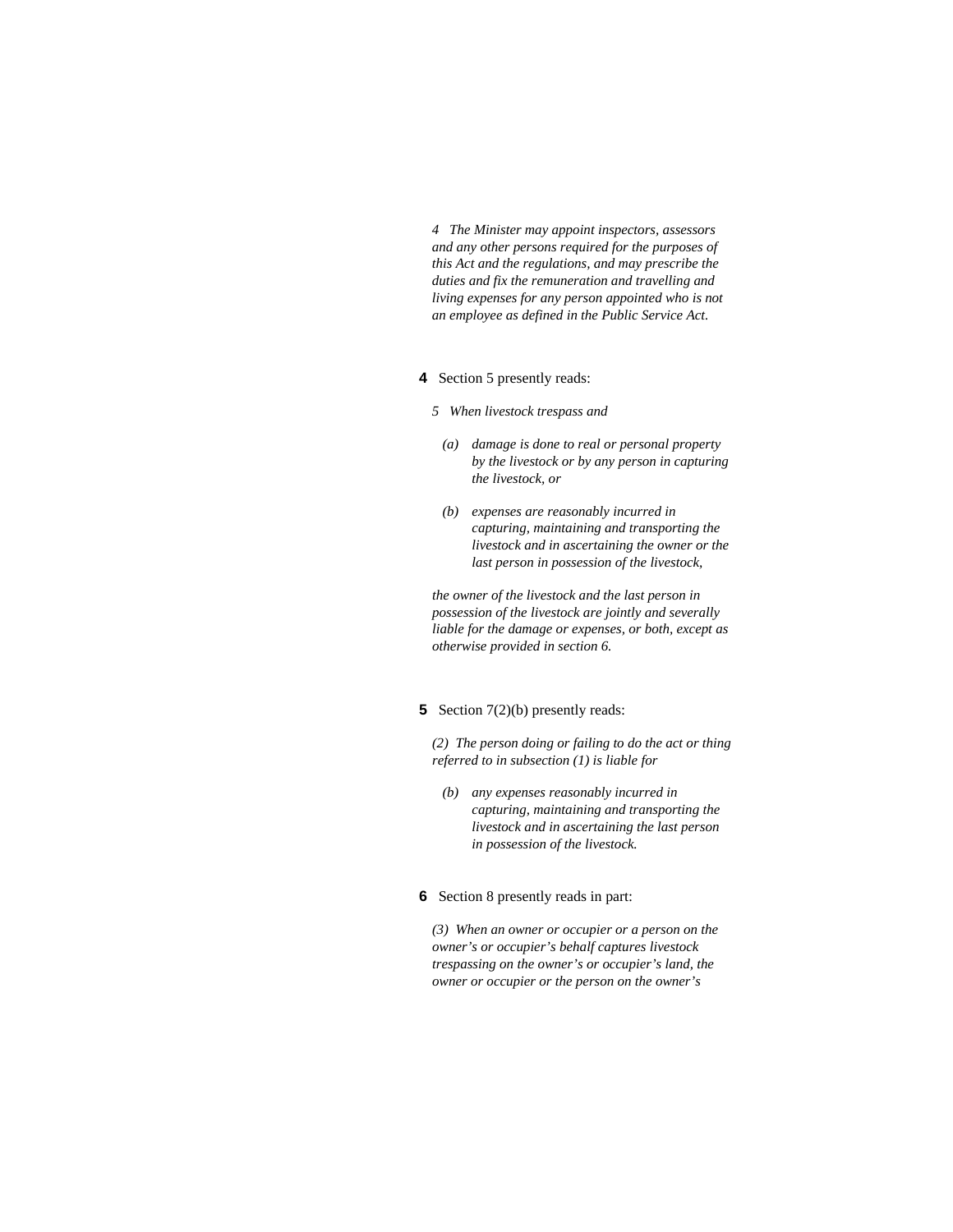*or occupier's behalf shall, within 48 hours of the time that the livestock is confined, complete a statement of capture and expenses incurred in connection with the capture and send it to the inspector.* 

#### **7** Section 17 presently reads in part:

*17 When an inspector impounds livestock, the inspector shall* 

- *(a) if the inspector knows or is able to determine the owner or the last person in possession of the livestock,* 
	- *(i) notify one or both of them of the impoundment of the livestock, and*
	- *(ii) by notice in writing warn the owner or the last person in possession of the livestock, or both, that, unless the expenses referred to in section 5(b) are paid to the inspector within 14 days after the date of the notice, the livestock will be sold by public auction without further reference to either of them,*

#### *or*

 *(b) if the inspector does not know and after reasonable inquiry is unable to determine who is the owner or the last person in possession of the livestock, sell the livestock by public auction.* 

#### **8** Section 18 presently reads:

*18(1) If, before livestock impounded pursuant to this Act is sold by public auction, the owner or the last person in possession of the livestock claims it and pays the expenses referred to in section 5(b),* 

*the inspector shall release or authorize the person confining the livestock to release the livestock to the*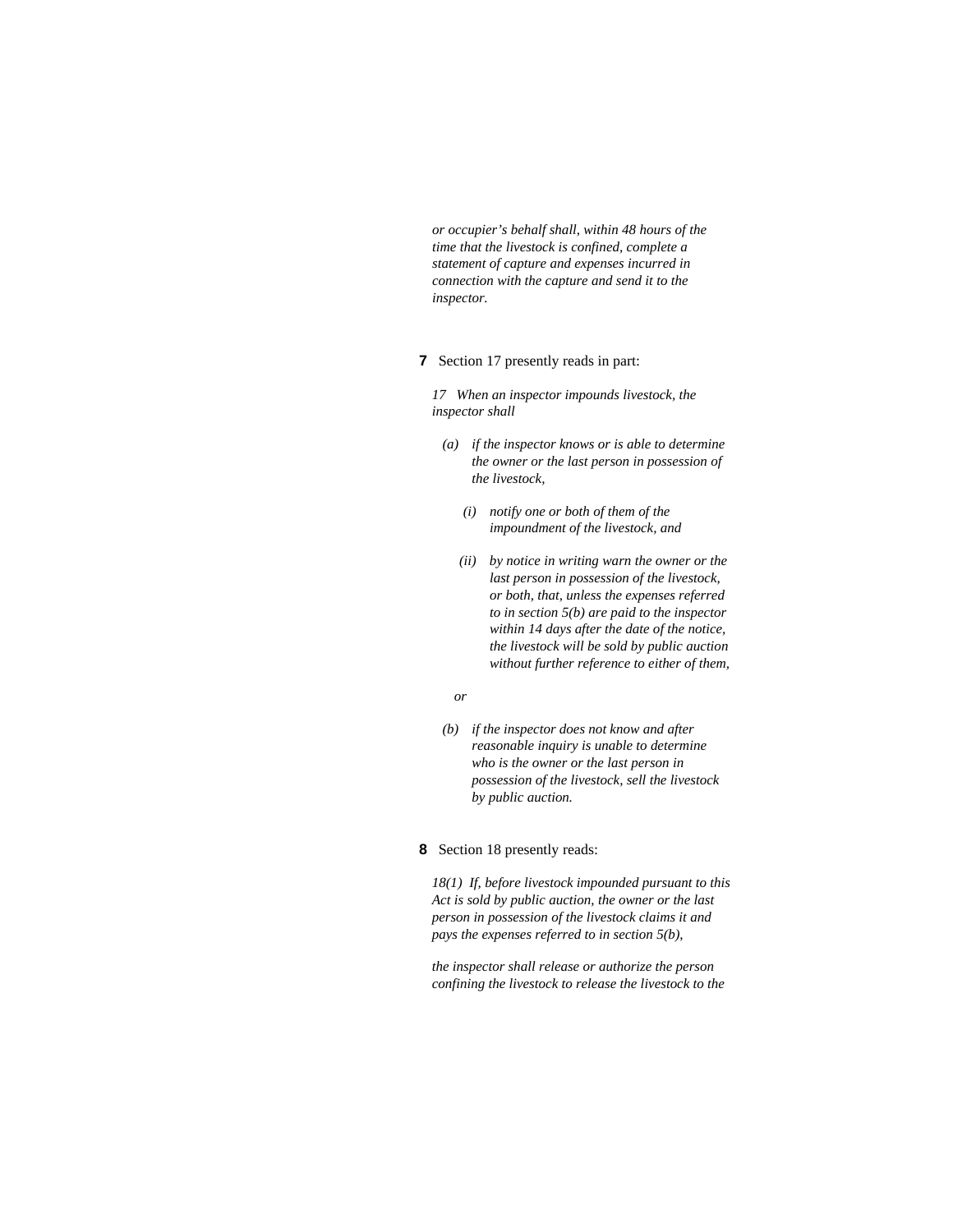*owner or the last person in possession of the livestock.* 

*(2) When livestock is impounded pursuant to this Act and* 

- *(a) the owner or the last person in possession of the livestock refuses to pay the expenses referred to in section 5(b), or*
- *(b) no person claims the livestock,*

*the inspector shall, on expiry of the notice referred to in section 17(a) or after the reasonable inquiry referred to in section 17(b), sell the livestock by public auction.* 

## **9** Section 19 presently reads:

*19(1) When livestock are sold by public auction pursuant to this Act, the proceeds of sale shall be disbursed in accordance with this section.* 

*(2) If the owner or the last person in possession of the livestock is not known, the proceeds of a sale of livestock shall be disbursed in the following order of priority, on proof of the expenses having been incurred:* 

- *(a) to pay the expenses of selling the livestock;*
- *(b) to pay any expense in capturing and confining the livestock;*
- *(c) to pay any expense in transporting the livestock and attempting to ascertain the owner or the last person in possession of the livestock;*
- *(d) to pay any expense in maintaining the livestock.*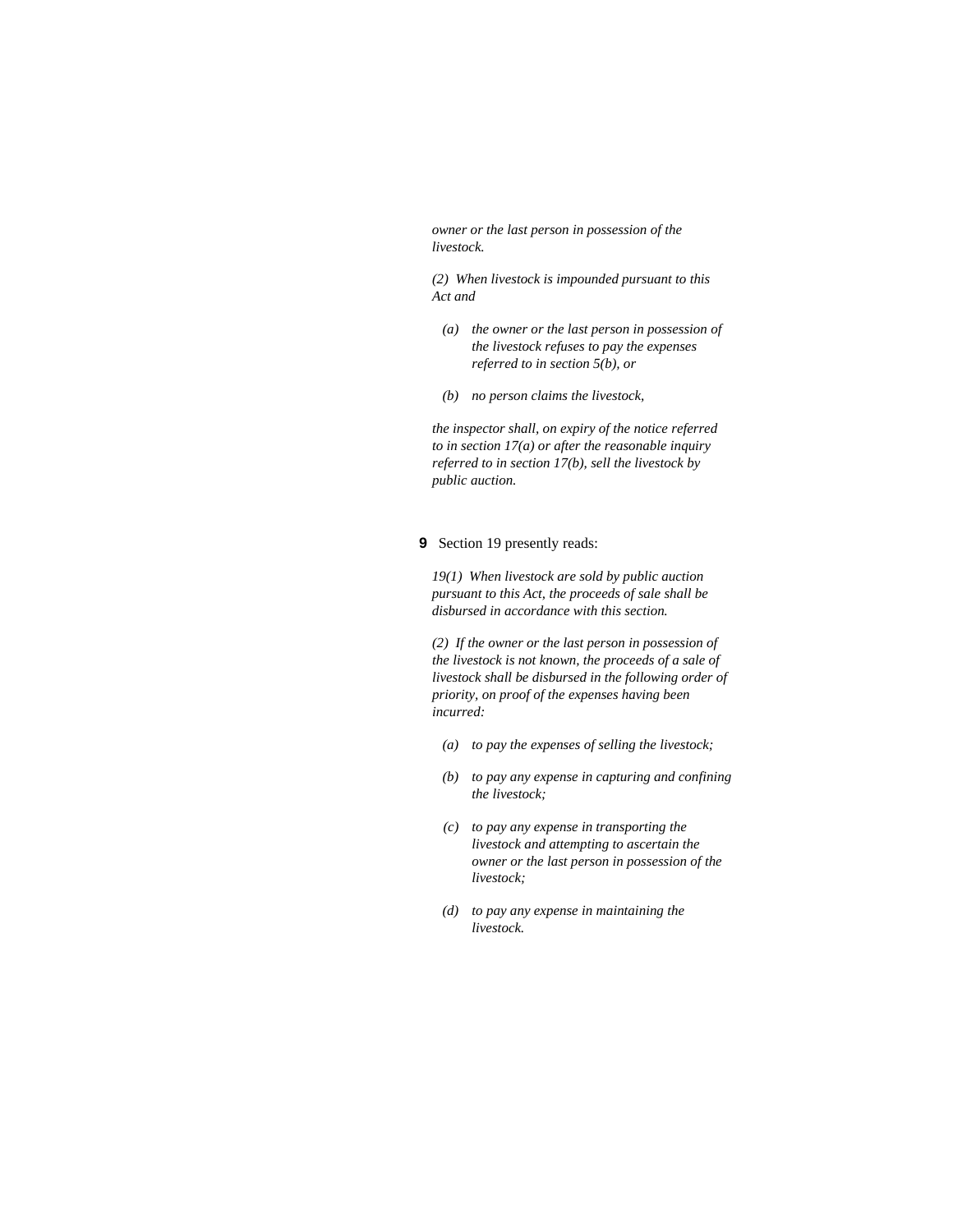*(3) Any balance of the proceeds of a sale remaining after compliance with subsection (2) shall be paid into the General Revenue Fund.* 

*(4) The Provincial Treasurer shall pay out of a balance referred to in subsection (3), to the extent that money is available in that balance, to a person claiming damage to real or personal property caused by the livestock or by a person capturing the livestock, the following amount:* 

- *(a) the amount of the damage claim, if it is reasonable in the opinion of an inspector, or*
- *(b) the assessment calculated by an assessor under section 20.*

*(5) The Minister may direct the Provincial Treasurer to pay out of the balance, if any, of the proceeds of a sale of livestock after compliance with subsection (4) to a person who* 

- *(a) claims, within one year from the date of the sale of livestock, and*
- *(b) establishes to the satisfaction of the Minister*

*that the person was the owner of the livestock prior to the sale.* 

*(6) When livestock are sold by public auction pursuant to this Act and a dispute exists or arises between the former owner or the last person in possession of the livestock and a person claiming to have suffered damage to real or personal property as a result of the trespass of the livestock, the proceeds of a sale of the livestock shall be paid in accordance with subsections (2) and (3) until* 

 *(a) the parties to the dispute agree in writing to the disposition of the balance of the proceeds, in which case the Provincial Treasurer shall pay the balance of the proceeds of the sale of that livestock in accordance with the agreement, or*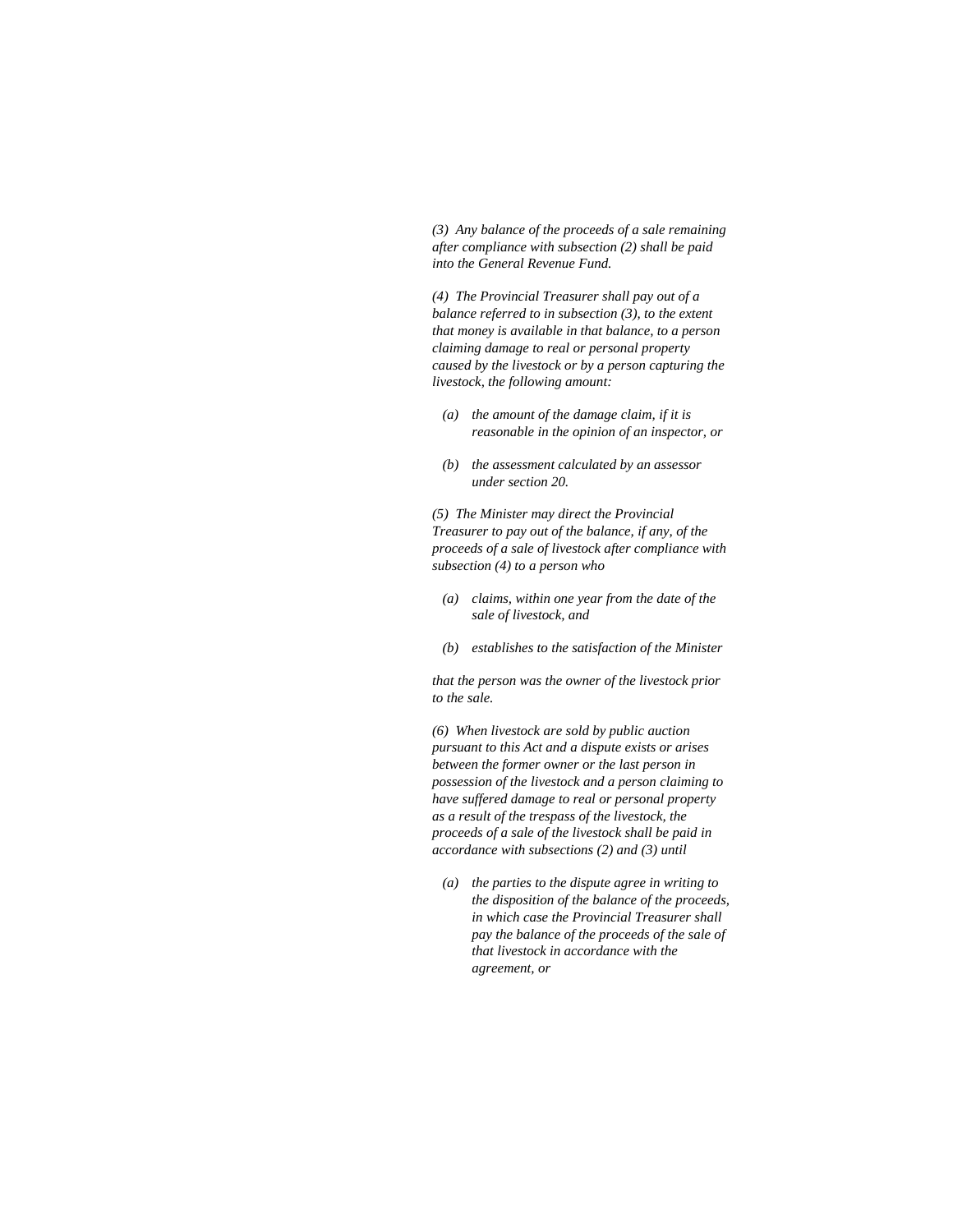*(b) a court awards damages and directs payment of the balance of the proceeds to one or both of the parties to the dispute, in which case the Provincial Treasurer shall pay an amount in accordance with the direction of the court and pay any balance of the proceeds of the sale of that livestock to the former owner of that livestock.* 

#### **10** Section 20 presently reads:

*20(1) When livestock is impounded pursuant to this Act and* 

- *(a) the owner and the last person in possession of the livestock are not known, and*
- *(b) a person claiming to have suffered damage to real or personal property as a result of trespassing livestock and an inspector do not agree on the amount of damage done by the livestock and by any person in capturing the livestock,*

*the Minister may, on being requested to do so, direct an assessor to assess the amount of the damage and, when appropriate, to determine the livestock responsible for the damage.* 

*(2) An assessor shall, on making the assessor's assessment and determination, give a written notice to the Minister, the inspector and the person claiming to have suffered damage, showing the assessment and the determination, if any.* 

*(3) The assessment and the determination, if any, of the assessor is final for the purpose of computing the amount to be paid to a person claiming to have suffered damage pursuant to section 19(4).* 

**11** Section 21 presently reads: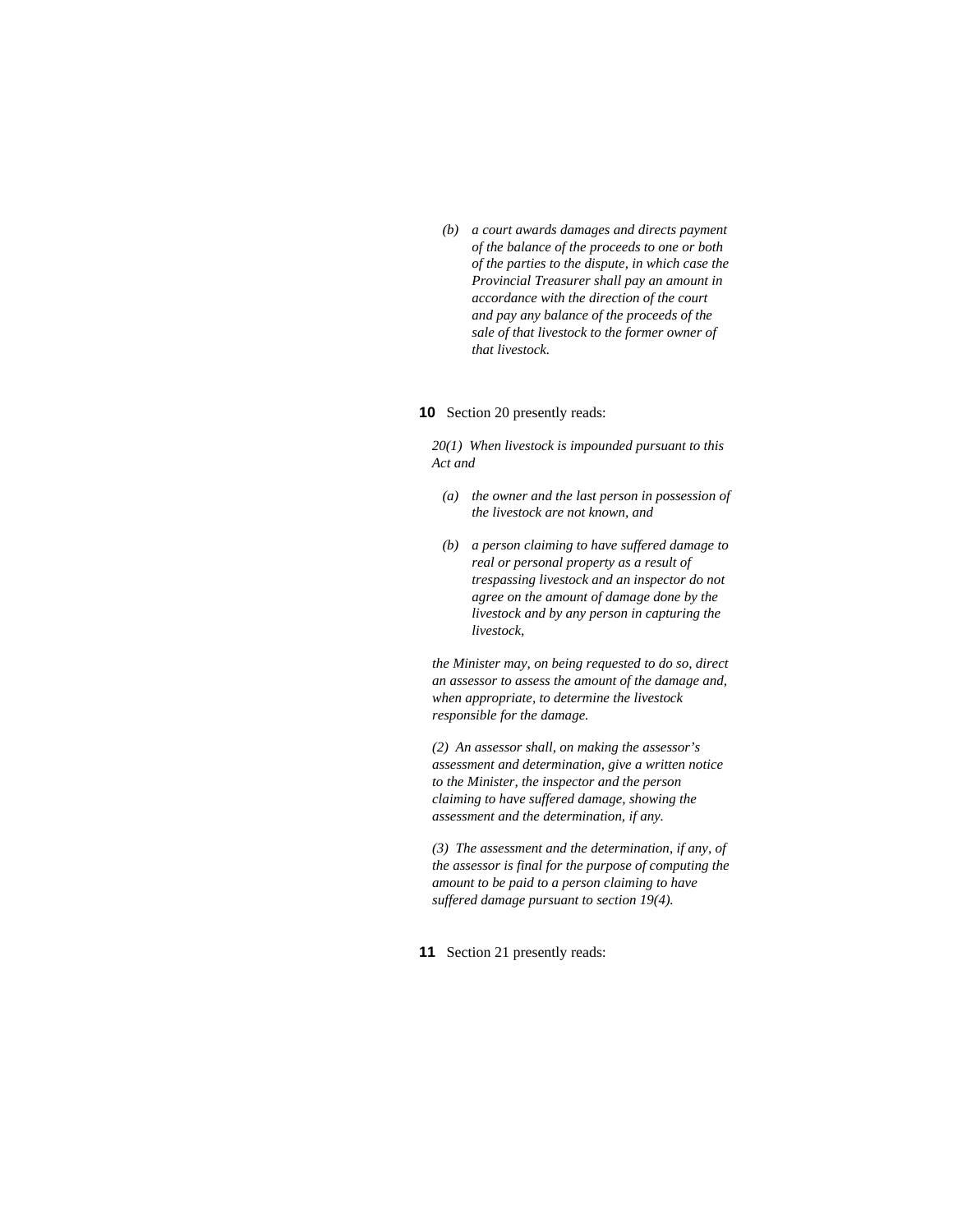*21 Where livestock is sold by public auction pursuant to this Act and the proceeds of the sale are insufficient to pay the expenses referred to in section 19(2), the Provincial Treasurer may pay the expenses out of the General Revenue Fund, but the aggregate amount of the expenses paid shall not be greater than* 

 *(a) the aggregate of the amounts referred to in section 19(3) paid into the General Revenue Fund,* 

*less* 

 *(b) the aggregate of the amounts, if any, claimed under section 19.* 

**12** Section 22 presently reads:

*22 When a dispute arises as to the reasonableness of any claim for expenses under this Part, the Minister may direct an assessor to determine what expenses are reasonable in the circumstances and the assessor's decision is final.* 

**13** Change of heading.

**14** Section 24 presently reads:

*24 In this Part, "domestic fowl" means any domestic variety of fowl.* 

**15** Regulations respecting designated animals.

**16** Section 27 presently reads in part:

*27(1) The Minister may make regulations*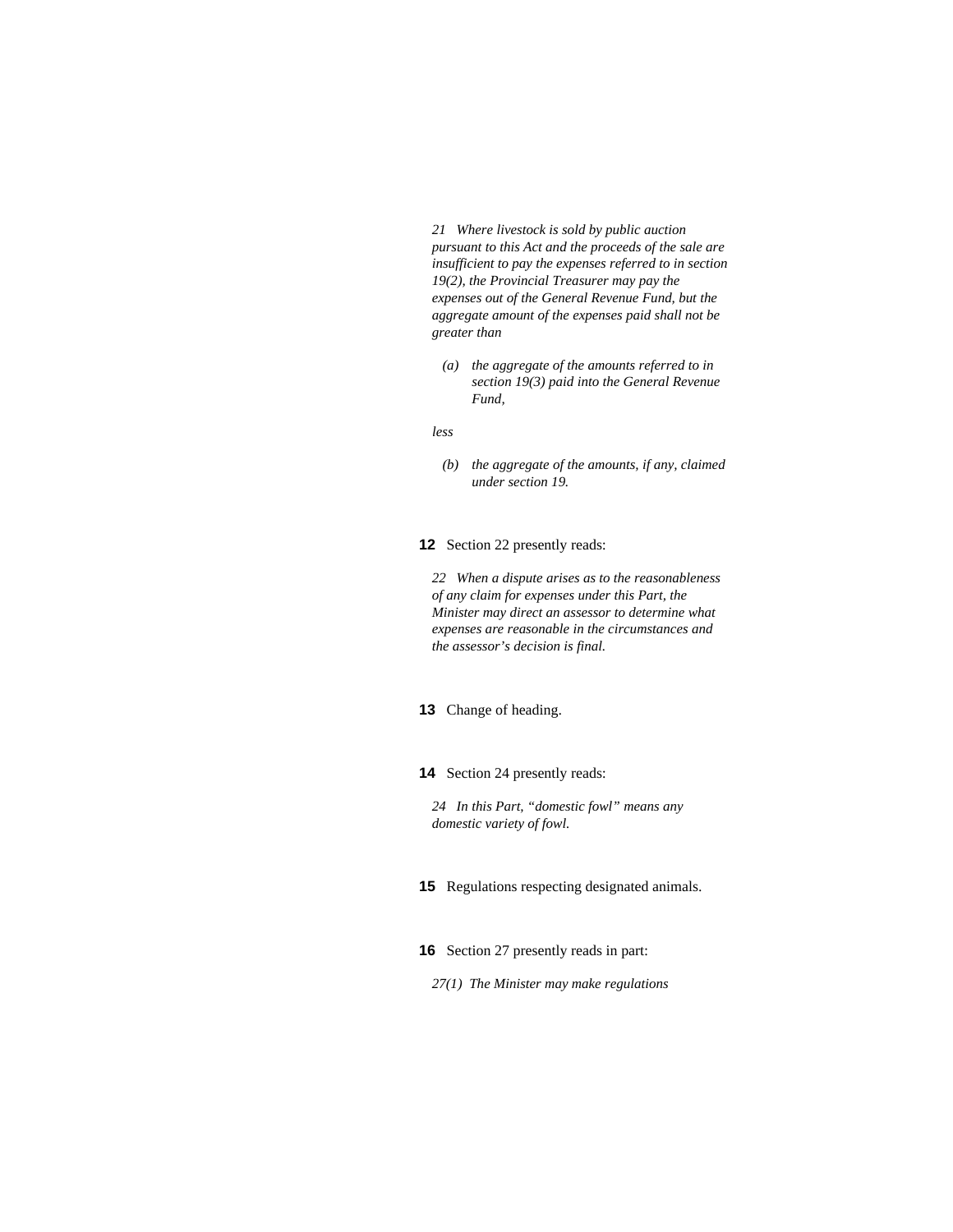- *(b) delegating to one or more delegated authorities any of the powers, duties or functions of the Minister or of an inspector or assessor under this Act or the regulations, except* 
	- *(i) the Minister's power to make regulations under this section or section 36, and*
	- *(ii) the Minister's powers, duties and functions under section 9;*
- *(d) limiting the liability of a delegated authority and its employees, agents, directors or officers in an action for negligence with respect to the delegated power, duty or function when the delegated authority and its employees, agents, directors or officers act in good faith pursuant to the delegation, including but not limited to providing that any limitation of liability applicable to an inspector or assessor may be made applicable to a delegated authority and its employees, agents, directors or officers when they carry out the inspector's or assessor's power, duty or function;*
- *(g) respecting the payment of a fee to a delegated authority for the carrying out of a delegated power, duty or function;*
- *(h) notwithstanding sections 19 and 21, authorizing the delegated authority to collect the proceeds from a public auction and respecting the manner in which those proceeds are to be dealt with by the delegated authority;*
- *(i) authorizing a delegated authority to collect, on behalf of the Crown, any money lawfully due to the Crown under this Act and respecting how the money is to be collected and accounted for and remitted to the Provincial Treasurer;*
- *(2) When a delegation is made under subsection (1),*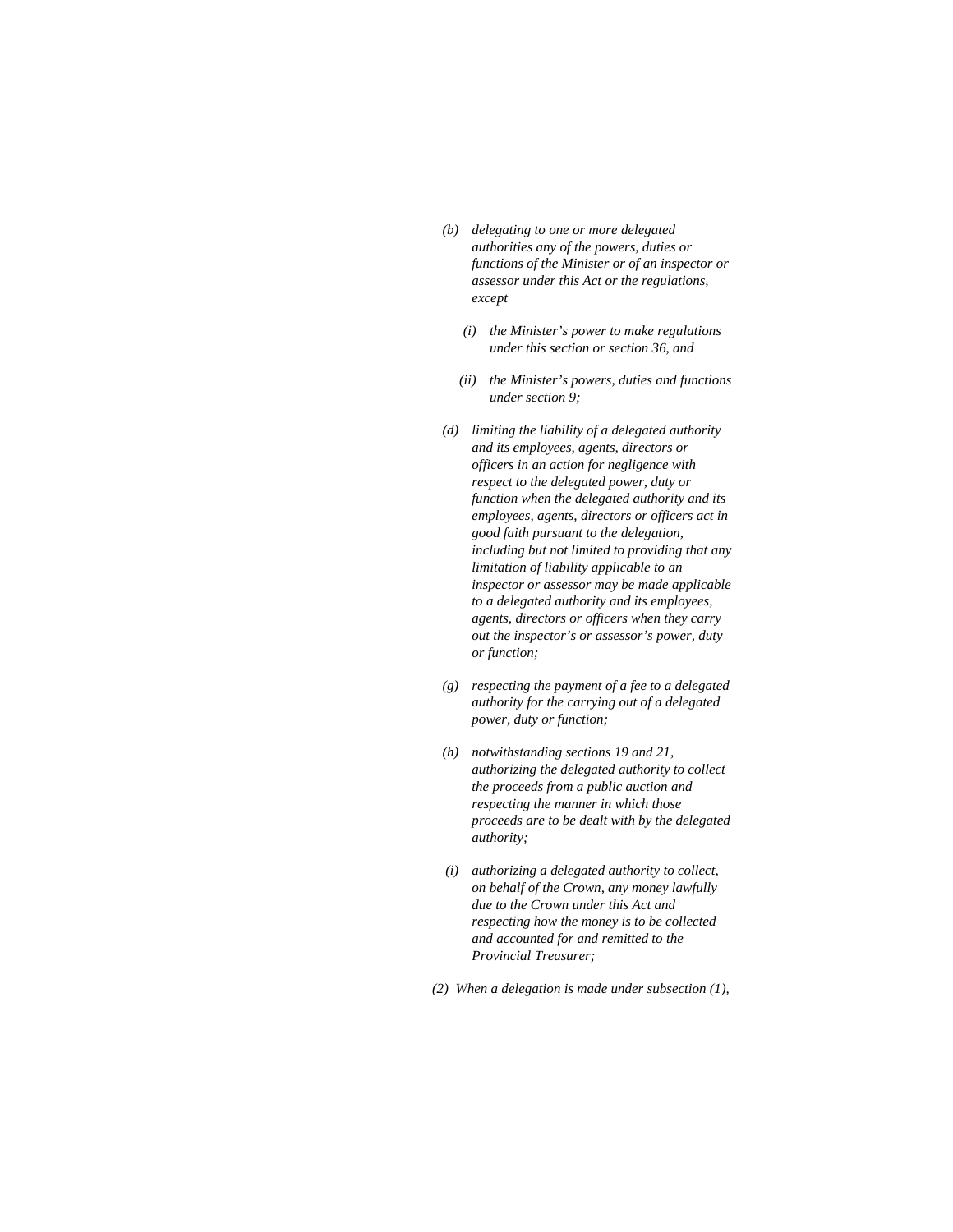*(a) a reference in this Act or the regulations to the Minister or to an inspector or assessor with respect to delegated powers, duties or functions is to be read as if it were a reference to the delegated authority, and* 

#### **17** Section 35 presently reads in part:

*35 The Lieutenant Governor in Council may make regulations* 

 *(d) prescribing any animal as livestock;* 

#### **18** Section 37 presently reads in part:

*(3) Subsection (2) does not apply to a highway, other than a primary highway,* 

- *(b) within the boundaries of land* 
	- *(i) held under a grazing lease or a grazing permit under the Public Lands Act,*
	- *(ii) established and operated as a community grazing reserve under the Public Lands Act, or*
	- *(iii) designated for grazing use under the Forest Reserves Act.*

*(4) A person who contravenes this section is guilty of an offence and liable to a fine of not more than \$500.* 

#### **19** Section 40 presently reads:

*40 A person who finds stray livestock on the person's land or land that the person occupies shall, within 7 days after the person finds the livestock, notify the registered brand owner of the livestock or an inspector.*